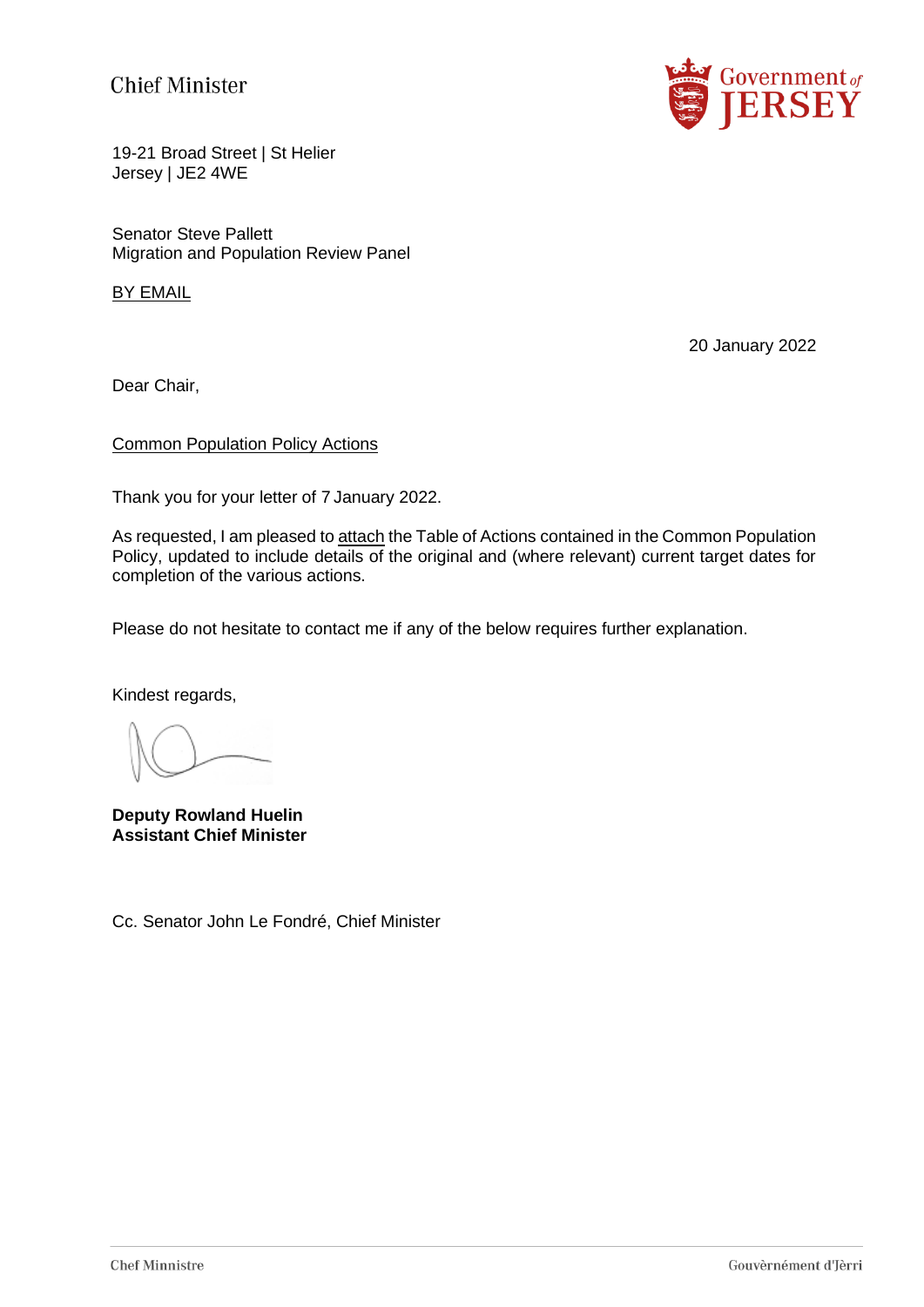| <b>Making better use of data</b> |                                                       |                                                                                                                                                                                                                                                                                               |                              |                                                                                                                                                                                             |
|----------------------------------|-------------------------------------------------------|-----------------------------------------------------------------------------------------------------------------------------------------------------------------------------------------------------------------------------------------------------------------------------------------------|------------------------------|---------------------------------------------------------------------------------------------------------------------------------------------------------------------------------------------|
| <b>Minister</b>                  | <b>Topic</b>                                          | <b>Actions for 2022</b>                                                                                                                                                                                                                                                                       | Original<br>deadline<br>date | Projected<br>deadline date /<br>comments                                                                                                                                                    |
| <b>All Ministers</b>             | Data                                                  | Improve co-ordination<br>between and within<br>departments to share data<br>and agree common<br>forecasting assumptions.                                                                                                                                                                      | $BAU -$<br>ongoing           | N/a                                                                                                                                                                                         |
| <b>All Ministers</b>             | Develop Island<br>Indicators for<br>population policy | Review existing performance<br>framework and extend to<br>collect data on performance<br>across all relevant areas                                                                                                                                                                            | $BAU -$<br>ongoing           | N/a                                                                                                                                                                                         |
| <b>Chief Minister</b>            | Census analysis<br>and publication                    | Publish 2021 Census results.<br>Report on the size and<br>structure of Jersey's resident<br>population, including age, sex,<br>employment and health status<br>of islanders                                                                                                                   | 2022                         | On track                                                                                                                                                                                    |
| <b>Chief Minister</b>            | Data collection<br>and publication                    | Implement new IT systems<br>that maintain and report on<br>detailed information in respect<br>of migrant workers and their<br>employers.                                                                                                                                                      | Q4-2021                      | Q2-2022<br>Slippage due to<br>diversion of<br>resources during<br>the pandemic and<br>feedback from<br>industry not to<br>implement during<br>a period of<br>significant staff<br>shortages |
| <b>Chief Minister</b>            | Data collection<br>and publication                    | Complete the Living Cost and<br><b>Household Income Survey</b><br>(LCHIS) - measuring the<br>income distribution and<br>spending of households in<br>Jersey to produce information<br>on household incomes,<br>relative low income, income<br>inequality, and to maintain an<br>accurate RPI. | Q3-2023                      | On track                                                                                                                                                                                    |
|                                  |                                                       | Interim analyses from the<br>2021-22 LCHIS will be<br>available in time for the new<br><b>Council of Ministers' Common</b><br>Strategic Policy.                                                                                                                                               |                              |                                                                                                                                                                                             |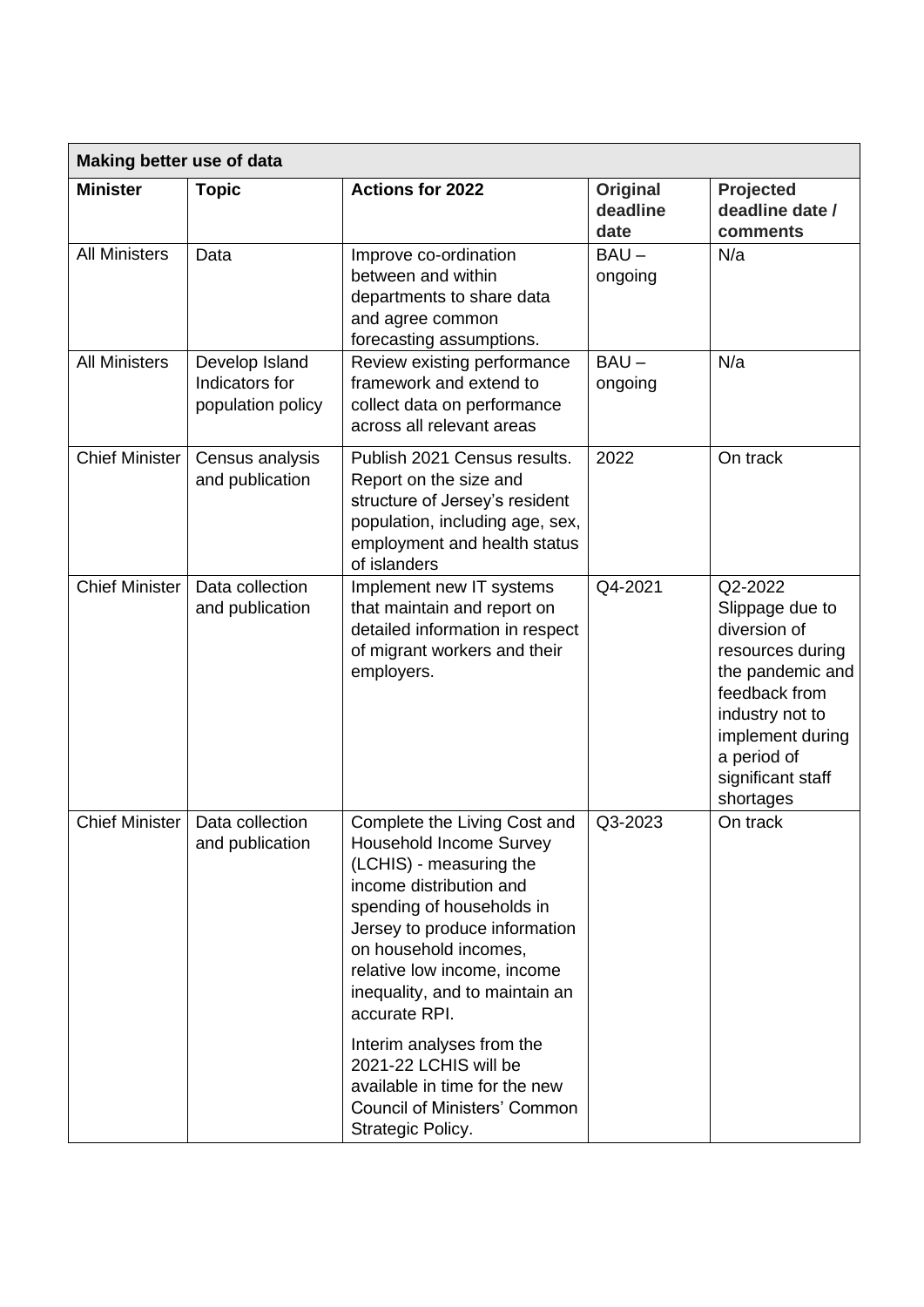| <b>Chief Minister</b>                                                        | Data collection<br>and publication                                                       | Progress legislation to amend<br>and enhance the Statistics<br>Law.                                                                                                                                                                                                      | Ongoing                       | To be determined<br>according to the<br>legislative<br>programme of the<br>next Council of<br><b>Ministers</b>                                                                                                      |
|------------------------------------------------------------------------------|------------------------------------------------------------------------------------------|--------------------------------------------------------------------------------------------------------------------------------------------------------------------------------------------------------------------------------------------------------------------------|-------------------------------|---------------------------------------------------------------------------------------------------------------------------------------------------------------------------------------------------------------------|
| Chief Minister                                                               | <b>Expert Body</b>                                                                       | Agree remit and terms of<br>reference for, and then recruit<br>experts to new expert body.                                                                                                                                                                               | Q4 2021                       | Slippage due to<br>diversion of<br>resources during<br>the pandemic,<br>delayed debate<br>date for<br>P.137/2020 at<br>Scrutiny's<br>request, and<br>complexity of law<br>drafting for<br><b>CHWL</b><br>amendments |
| <b>Chief Minister</b>                                                        | Data collection<br>and publication                                                       | Commence project to create<br>links between administrative<br>data sources within<br>government.                                                                                                                                                                         | N/a                           | 2-year project<br>scheduled to<br>commence<br>February 2022<br>subject to<br>approval by the<br><b>Health and Social</b><br><b>Recovery POG</b>                                                                     |
| <b>Chief Minister</b><br>and Minister<br>for<br>International<br>Development | Improve public<br>access to and<br>awareness of<br>population data<br>and current issues | As more data becomes<br>available, ensure that good<br>communication channels exist<br>with all parts of the Jersey<br>community to support the<br>dissemination of accurate<br>information and to allow<br>everyone to participate in the<br>ongoing population debate. | Ongoing                       | N/a                                                                                                                                                                                                                 |
| <b>Chief Minister</b><br>and Minister<br>for<br>International<br>Development | Improve public<br>access to and<br>awareness of<br>population data<br>and current issues | As more data becomes<br>available, ensure that good<br>communication channels exist<br>with all parts of the Jersey<br>community to support the<br>dissemination of accurate<br>information and to allow<br>everyone to participate in the<br>ongoing population debate. | Duplication of<br>above entry | Duplication of<br>above entry                                                                                                                                                                                       |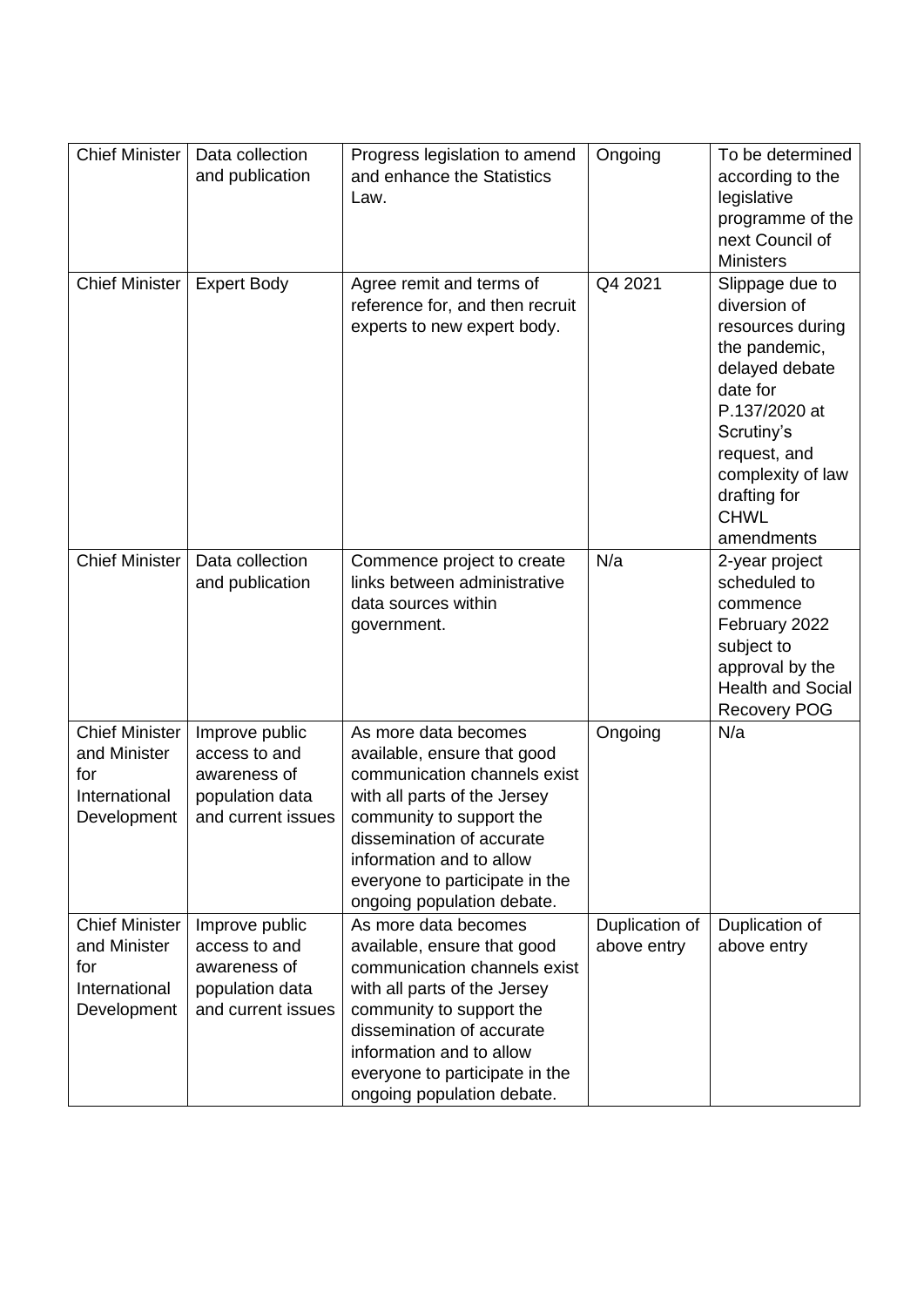| Minister for          | Improved data      | Develop a long-term                                                          | Infrastructure      | Completed in  |
|-----------------------|--------------------|------------------------------------------------------------------------------|---------------------|---------------|
| the                   | collection and     | infrastructure roadmap for                                                   | capacity study      | 2021          |
| Environment           | forecasting across | Jersey to inform short- and                                                  |                     |               |
|                       | government         | long-term strategic                                                          |                     |               |
|                       |                    | policymaking and help to                                                     | Infrastructure      |               |
|                       |                    | understand the costs and                                                     | Roadmap due         | On track      |
|                       |                    | consequences for the                                                         | for completion      |               |
|                       |                    | environment, economy and                                                     | in 2022             |               |
|                       |                    | wider society of future                                                      |                     |               |
|                       |                    | infrastructure choices,                                                      |                     |               |
|                       |                    | including the impact of the                                                  |                     |               |
|                       |                    | Carbon Neutral Roadmap.                                                      |                     |               |
| Minister for          | Improved data      | Start detailed planning and                                                  | Q4-2025             | On track      |
| Health and            | collection and     | modelling of the health and                                                  |                     |               |
| Social                | forecasting across | social care needs of the                                                     |                     |               |
| <b>Services</b>       | government         | population to assess the                                                     |                     |               |
|                       |                    | future needs of the island and                                               |                     |               |
|                       |                    | develop a comprehensive                                                      |                     |               |
|                       |                    | needs assessment.                                                            |                     |               |
| Minister for          | Improved data      | Undertake actuarial reviews of                                               | <b>Next reviews</b> | On track      |
| Social                | collection and     | ring-fenced funds.                                                           | due in 2022         |               |
| Security              | forecasting across |                                                                              |                     |               |
|                       | government         |                                                                              |                     |               |
| Minister for          | Improved data      | Introduce a Combined                                                         | January 2022        | Completed     |
| Treasury and          | collection and     | <b>Employer Return from the</b>                                              |                     |               |
| <b>Resources</b>      | forecasting across | start of 2022 to provide for a                                               |                     |               |
|                       | government         | single monthly employment                                                    |                     |               |
|                       |                    | return, bringing together tax,                                               |                     |               |
|                       |                    | social security and manpower                                                 |                     |               |
|                       |                    | information on workers.                                                      |                     |               |
|                       |                    | Encouraging and enhancing productive activity within the resident population |                     |               |
| <b>Minister</b>       | <b>Topic</b>       | <b>Actions for 2022</b>                                                      | Original            | Projected     |
|                       |                    |                                                                              | deadline            | deadline date |
|                       |                    |                                                                              | date                |               |
| <b>Chief Minister</b> | GOJ as employer    | Develop, attract, and retain                                                 | Ongoing             | N/a           |
|                       |                    | internal and on island talent                                                |                     |               |
|                       |                    | through access to a range of                                                 |                     |               |
|                       |                    | skills development                                                           |                     |               |
|                       |                    | programmes                                                                   |                     |               |
| <b>Chief Minister</b> | GOJ as employer    | Continue to develop and                                                      | Ongoing             | N/a           |
|                       |                    | enhance public sector working                                                |                     |               |
|                       |                    | conditions including the                                                     |                     |               |
|                       |                    | supportive culture programme                                                 |                     |               |
|                       |                    | in Team Jersey, planning for                                                 |                     |               |
|                       |                    | the delivery of new technology                                               |                     |               |
|                       |                    |                                                                              |                     |               |
|                       |                    | platforms, and new OneGov<br>headquarters.                                   |                     |               |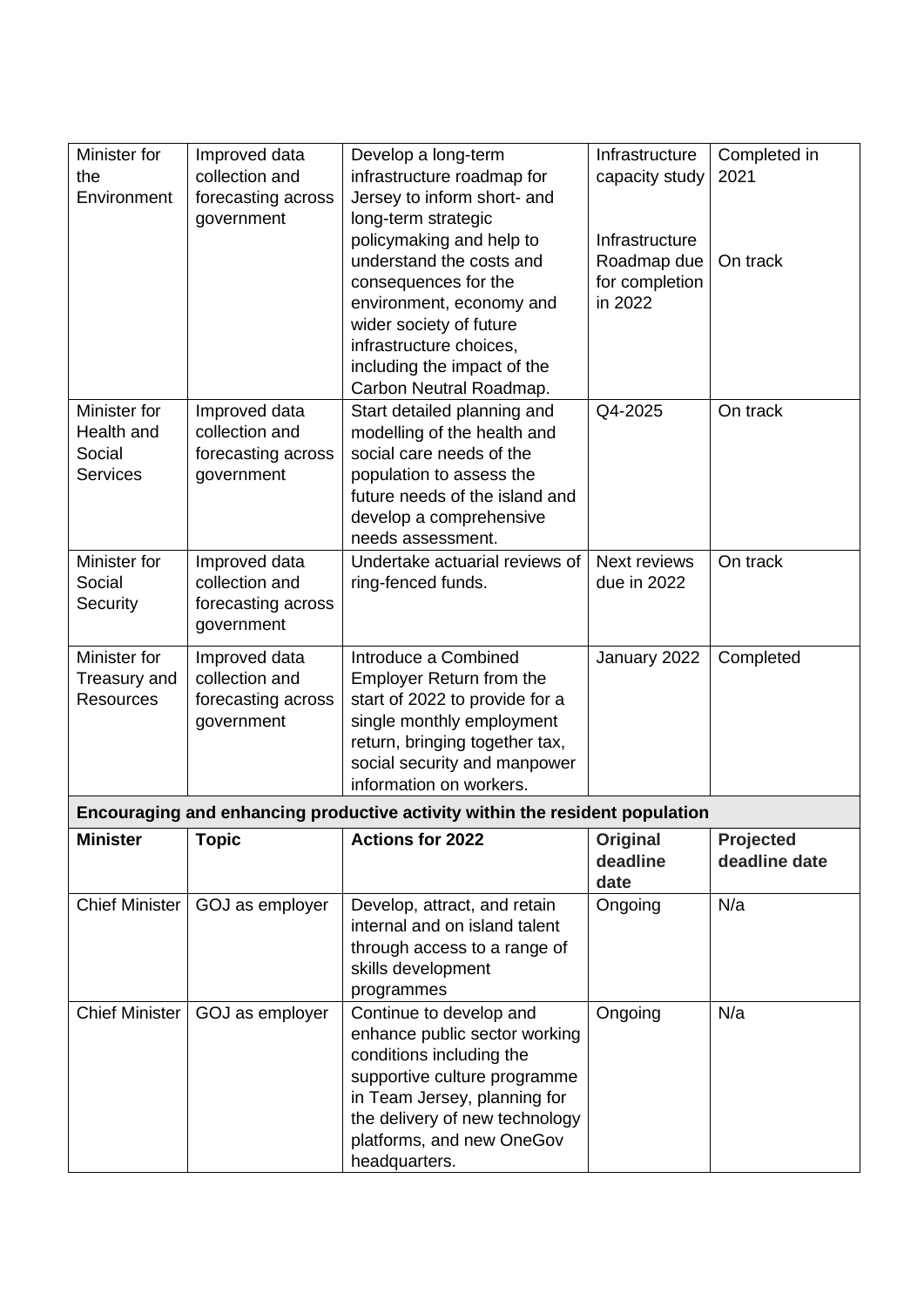| <b>Chief Minister</b>                     | GOJ as employer                                                                                                            | Internships: Continue to<br>provide paid internships to<br>local graduates across diverse<br>range of public sector career<br>opportunities.                                                                                                                                                        | Ongoing                                                                                                                  | N/a        |
|-------------------------------------------|----------------------------------------------------------------------------------------------------------------------------|-----------------------------------------------------------------------------------------------------------------------------------------------------------------------------------------------------------------------------------------------------------------------------------------------------|--------------------------------------------------------------------------------------------------------------------------|------------|
| Minister for<br>Children and<br>Education | Education -<br>Supporting every<br>child and young<br>person to<br>achieve<br>their full potential<br>in the adult world   | <b>Education Reform Programme</b><br>- This programme will<br>continue through 2022<br>building on the work<br>completed in 2021. Further<br>releases of new resources will<br>enhance the drive to raise<br>standards of teaching and<br>learning across the entire<br>Government-provided system. | 2025                                                                                                                     | On track   |
| Minister for<br>Children and<br>Education | Education -<br>Supporting every<br>child and young<br>person to achieve<br>their full potential<br>in the adult world      | Complete the assessment of<br>the tertiary / post 16 and<br><b>Higher Education</b><br>requirements for the island<br>and develop a strategy for<br>future higher and further<br>education provision.                                                                                               | 2022                                                                                                                     | On track   |
| Minister for<br>Children and<br>Education | Education $-$<br>Supporting every<br>child and young<br>person to<br>achieve<br>their full potential<br>in the adult world | Complete the review of<br>student finance, to provide for<br>a new funding model from<br>2023, with the aim of<br>encouraging graduates to<br>return to Jersey.                                                                                                                                     | Decision by<br>date of 2022<br><b>Student</b><br><b>Finance Fair</b><br>[March 2022 -<br>tbcl for<br>delivery in<br>2023 | On track   |
| Minister for<br>Children and<br>Education | Education -<br>Supporting every<br>child and young<br>person to<br>achieve<br>their full potential<br>in the adult world   | 'Inclusion Implementation<br>Roadmap' – define the<br>barriers to inclusion and<br>develop a 'Common<br>Framework for<br>Inclusive Practice' in schools<br>and settings.                                                                                                                            | Ongoing                                                                                                                  | <b>TBC</b> |
| Minister for<br>Children and<br>Education | Education -<br>Supporting every<br>child and young<br>person to achieve<br>their full potential<br>in the adult world      | Develop and introduce an<br>integrated intensive support<br>service for young people<br>considered to be the most<br>vulnerable, at risk or risk to<br>others.                                                                                                                                      | Launch Q1<br>2022                                                                                                        | Launched   |
| Minister for<br>Children and<br>Education | Education $-$<br>Supporting every<br>child and young<br>person to achieve                                                  | Make good progress on the<br>Mont a L'Abbé extension<br>project to provide a fit for<br>purpose Key stage 5 provision                                                                                                                                                                               | 2023                                                                                                                     | On track   |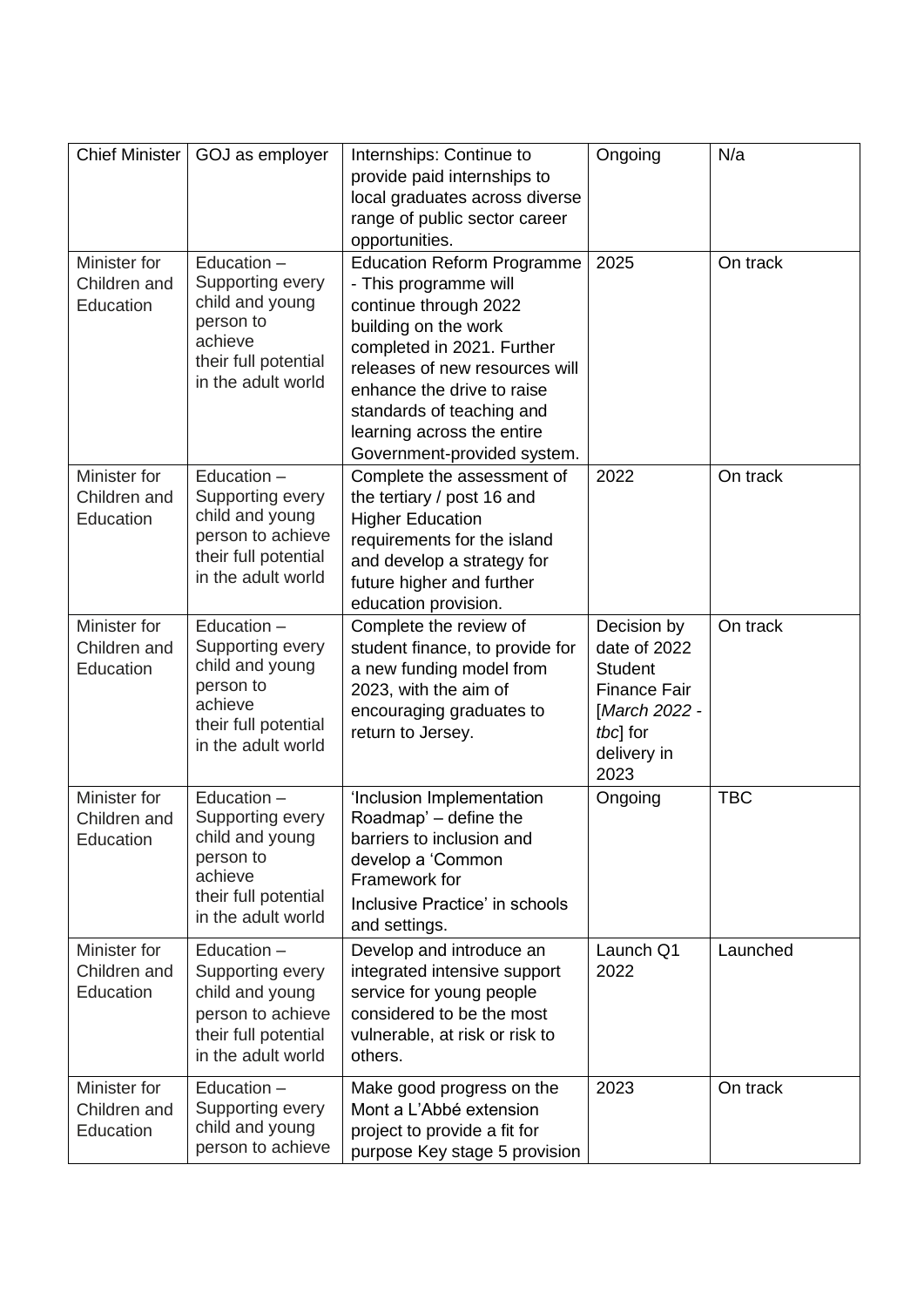|                                                                              | their full potential<br>in the adult world                                                                              | and enhance the transition<br>experience for 16+ pupils.                                                                                                                                                                                                                                       |                                                                                                                                        |            |
|------------------------------------------------------------------------------|-------------------------------------------------------------------------------------------------------------------------|------------------------------------------------------------------------------------------------------------------------------------------------------------------------------------------------------------------------------------------------------------------------------------------------|----------------------------------------------------------------------------------------------------------------------------------------|------------|
| Minister for<br>Children and<br>Education                                    | Education $-$<br>Supporting every<br>child and young<br>person to achieve<br>their full potential<br>in the adult world | Deliver the Digital Education<br><b>Review and Training Strategy</b><br>in partnership with the<br>Digital Jersey Academy                                                                                                                                                                      | Ongoing /<br><b>BAU</b>                                                                                                                | On track   |
| Minister for<br>Children and<br>Education                                    | Skills for a well-<br>trained workforce                                                                                 | <b>Retraining Strategy - Review</b><br>and enhance the range of<br>existing training available and<br>identify future schemes to<br>support social mobility through<br>career changes and upskilling.                                                                                          | No delivery<br>date specified<br>$-$ to<br>commence<br>during 2022<br>following<br>consultation<br>with new Dept<br>for the<br>Economy | <b>TBC</b> |
| Minister for<br>Children and<br>Education                                    | Skills for a well-<br>trained workforce                                                                                 | Skills recovery programme -<br>continue to support adults of<br>all ages who need training and<br>re-skilling support, working<br>with the Jersey Employer<br>Group and individual industry<br>bodies.                                                                                         | Ongoing /<br><b>BAU</b>                                                                                                                | On track   |
| Minister for<br>Children and<br>Education                                    | Skills for a well-<br>trained workforce                                                                                 | Apprenticeships - develop a<br>revised scheme, aimed at<br>incentivising priority demands<br>from year to year                                                                                                                                                                                 | Ongoing/<br><b>BAU</b>                                                                                                                 | On track   |
| Minister for<br>Economic<br>Development,<br>Tourism,<br>Sport and<br>Culture | Productivity                                                                                                            | Review the 2021 Productivity<br>Support Scheme pilot and<br>launch a new<br>Productivity Scheme for 2022<br>to enable businesses to<br>enhance their productivity<br>levels through investment                                                                                                 | December<br>2022 (subject<br>to outcome of<br>review of<br>2021 pilot<br>Productivity<br>Support<br>Scheme)                            | On track   |
| Minister for<br>Economic<br>Development,<br>Tourism,<br>Sport and<br>Culture | Productivity                                                                                                            | Deliver a new Rural Economy<br>Strategy for 2022-2027 which<br>will include provision of a<br>Rural Support Scheme and<br><b>Rural Initiatives Scheme to</b><br>support increased productivity,<br>greater alignment with local<br>consumption and judicious<br>use of our island's resources. | Ongoing /<br><b>BAU</b><br>December<br>2022                                                                                            | On track   |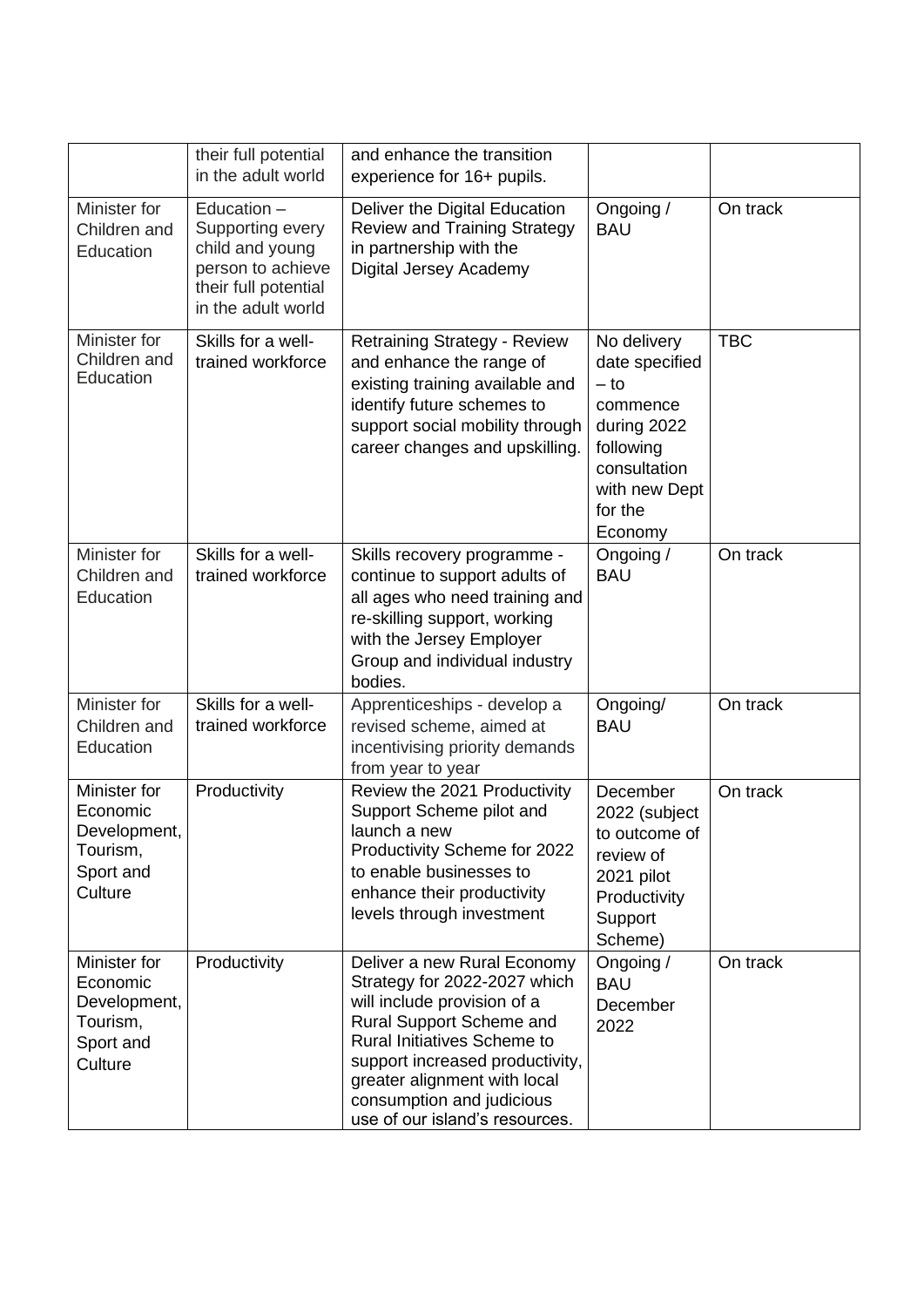| Minister for<br>Economic<br>Development,<br>Tourism,<br>Sport and<br>Culture | Productivity                                                                    | Work with Visit Jersey to<br>support growth of the visitor<br>economy throughout the year,<br>with particular focus on the<br>shoulder months of the<br>season.                                                                                                                   | Ongoing /<br><b>BAU</b><br>December<br>2022 | On track                                                              |
|------------------------------------------------------------------------------|---------------------------------------------------------------------------------|-----------------------------------------------------------------------------------------------------------------------------------------------------------------------------------------------------------------------------------------------------------------------------------|---------------------------------------------|-----------------------------------------------------------------------|
| Minister for<br>Economic<br>Development,<br>Tourism,<br>Sport and<br>Culture | $E_{\text{conomy}} -$<br>building a<br>sustainable<br>economy<br>for the future | Future Economy Programme -<br>Deliver a public facing<br>economic strategy detailing<br>the Government's long-term<br>vision and aspiration for the<br>future of Jersey's economy.<br>This will be supplemented by<br>new strategic alignment and<br>policy prioritisation tools. | January 2022                                | On track                                                              |
| Minister for<br>Economic<br>Development,<br>Tourism,<br>Sport and<br>Culture | Economy-<br>building a<br>sustainable<br>economy<br>for the future              | Economic Recovery - Lead<br>the ongoing recovery from the<br>Covid-19 crisis to support the<br>creation of a sustainable,<br>vibrant economy and skilled<br>workforce for the future.                                                                                             | Ongoing                                     | Partial deferral                                                      |
| Minister for<br>Economic<br>Development,<br>Tourism,<br>Sport and<br>Culture | Technology-<br>taking advantage<br>of new<br>developments                       | Digital Health programme -<br>Pilot digital and other<br>innovative support / proactive<br>schemes to enable people<br>with care needs to remain<br>living in their own home                                                                                                      | Q4-2025                                     | On track                                                              |
| <b>Minister</b><br>for the<br>Environment                                    | Technology -<br>taking advantage<br>of new<br>developments                      | Encourage the use of green<br>technology by local<br>businesses                                                                                                                                                                                                                   | Ongoing                                     | N/a                                                                   |
| Minister for<br>Health and<br>Social<br><b>Services</b>                      | Participation                                                                   | Continue to develop the<br>Jersey Care Model, which<br>emphasises preventative<br>measures to support a healthy<br>population.                                                                                                                                                    | Ongoing                                     | N/a                                                                   |
| Minister for<br>Housing and<br>Communities                                   | Participation                                                                   | Encourage the use of Modern<br>Methods of Construction in<br>residential developments                                                                                                                                                                                             | Ongoing                                     | Work in progress<br>- completion not<br>expected before<br>March 2022 |
| <b>Minister</b><br>for<br>Social<br>Security                                 | Participation                                                                   | Instruct Employment Forum<br>in 2022 to review minimum<br>wage rate for 2023.                                                                                                                                                                                                     | 2022                                        | On track                                                              |
| Social<br>Security                                                           | Participation                                                                   | Compete the review of<br>support for workers claiming<br>contributory benefits due to ill<br>health to create a system that<br>intervenes early to support<br>workers to remain active                                                                                            | 2023                                        | On track                                                              |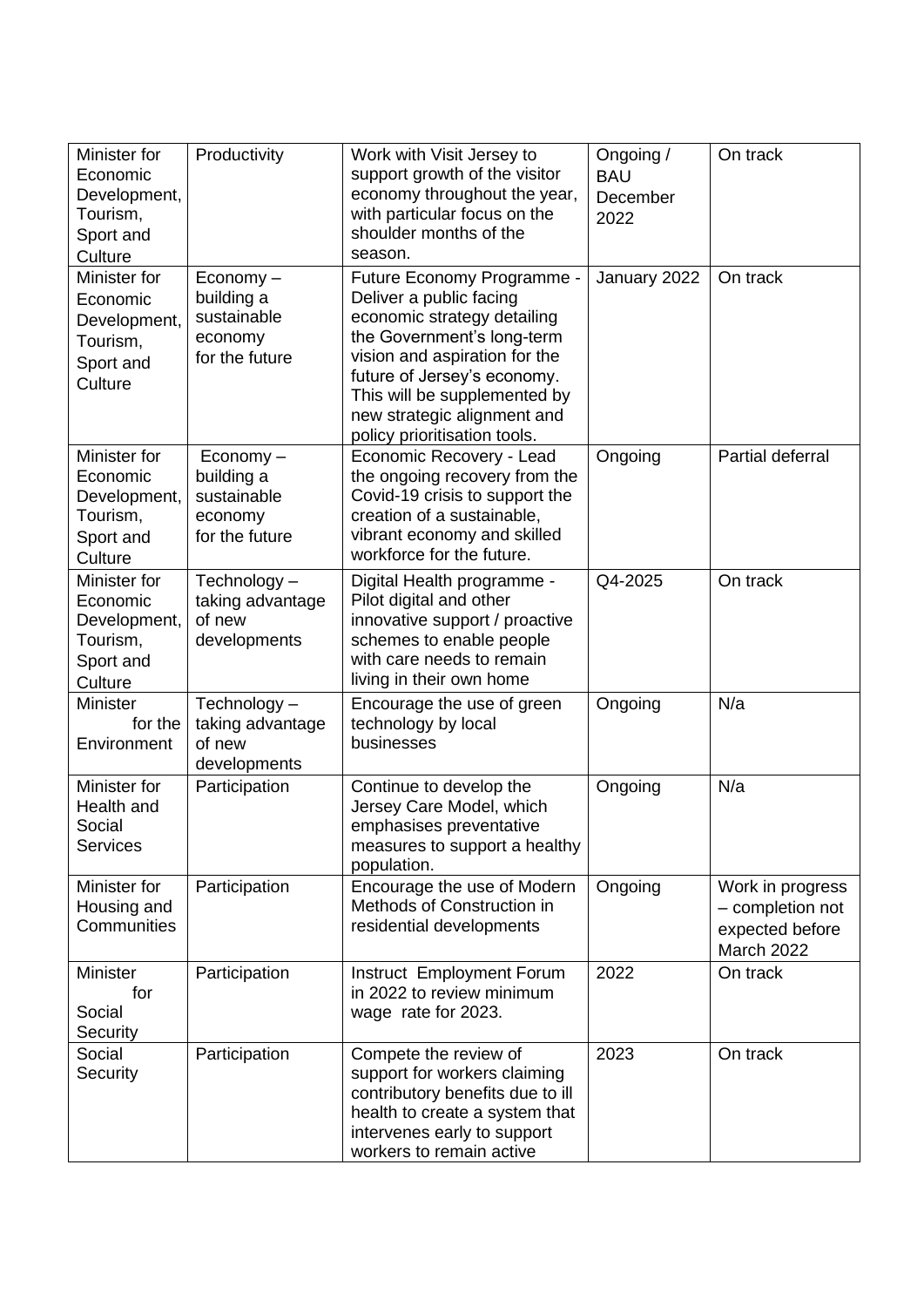|                                 |                      | within the labour market and<br>minimises the impact of ill<br>health on the individual worker<br>and the overall economy. |                              |                                                                                                                                                                                                                                                                                          |
|---------------------------------|----------------------|----------------------------------------------------------------------------------------------------------------------------|------------------------------|------------------------------------------------------------------------------------------------------------------------------------------------------------------------------------------------------------------------------------------------------------------------------------------|
| <b>More Responsive Controls</b> |                      |                                                                                                                            |                              |                                                                                                                                                                                                                                                                                          |
| <b>Minister</b>                 | <b>Topic</b>         | <b>Actions for 2022</b>                                                                                                    | Original<br>deadline<br>date | Projected<br>deadline date                                                                                                                                                                                                                                                               |
| <b>Chief Minister</b>           | <b>CHWL</b> controls | Gain approval for primary law<br>changes                                                                                   | <b>June 2021</b>             | To be lodged<br>January 2022<br>Slippage due to<br>diversion of<br>resources during<br>the pandemic,<br>delayed debate<br>date for<br>P.137/2020, from<br>Dec. 2020 to<br>March 2021, at<br>Scrutiny's<br>request, and<br>complexity of law<br>drafting for<br><b>CHWL</b><br>amendments |
| <b>Chief Minister</b>           | <b>CHWL</b> controls | Develop secondary legislation<br>and seek States Assembly<br>approval                                                      | October 2021                 | Q3 2022<br>Slippage due to<br>diversion of<br>resources during<br>the pandemic,<br>delayed debate<br>date for<br>P.137/2020, at<br>Scrutiny's<br>request,<br>complexity of law<br>drafting for<br>primary CHWL<br>amendments,<br>and<br>establishment of<br>new COM in June<br>2022.     |
| <b>Chief Minister</b>           | <b>CHWL</b> controls | Develop and publish policy<br>guidelines to support decision<br>making under new controls                                  | October 2021                 | Q4 2022<br>Published once<br><b>States Assembly</b><br>approves CHWL                                                                                                                                                                                                                     |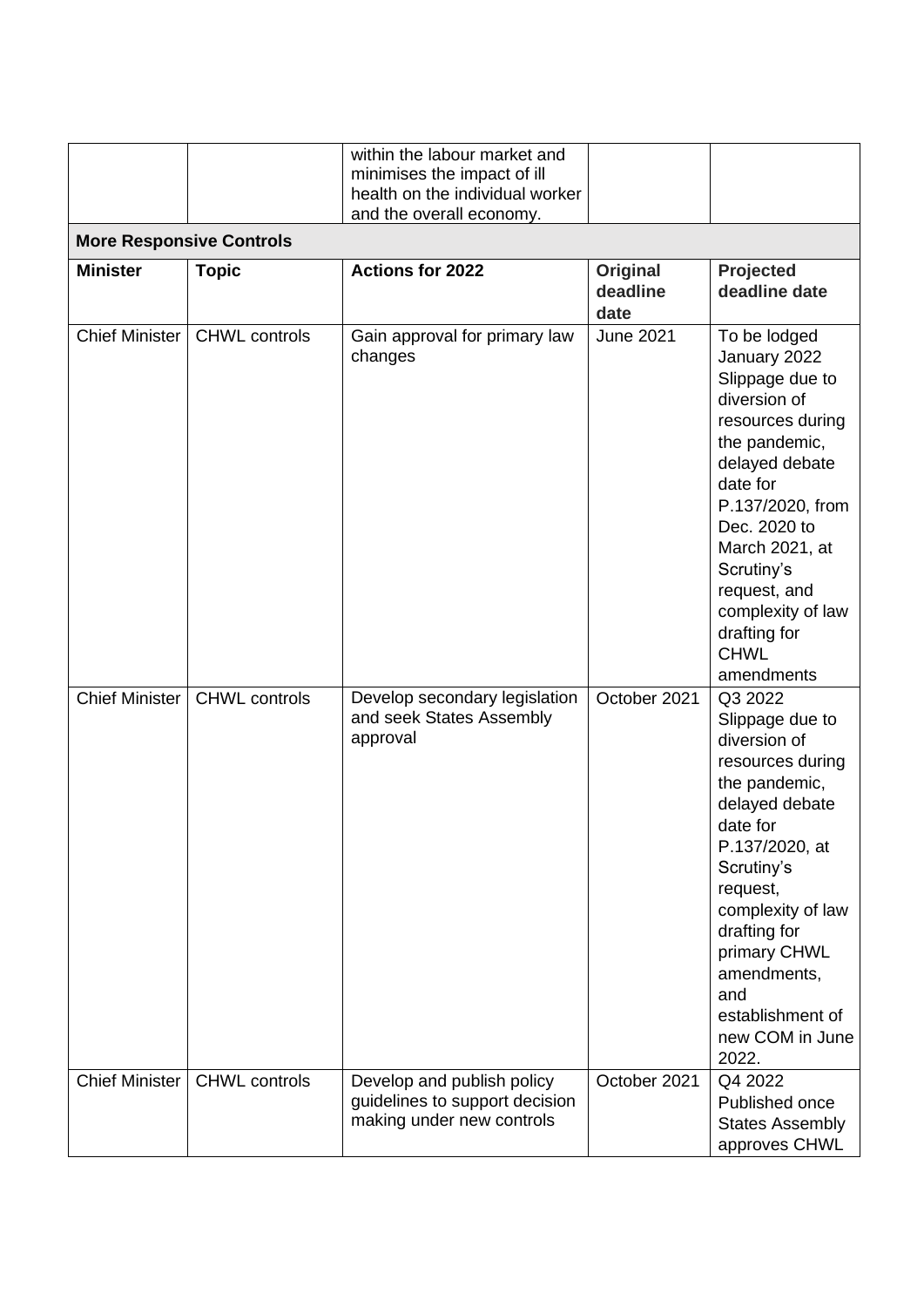| <b>Chief Minister</b>           | <b>CHWL controls</b>            | Set up political panel to<br>oversee decisions and<br>reviews                                                                                                          | October 2021            | primary<br>legislation to<br>come into force<br>via ADA.<br>Q4 2022.<br><b>Once States</b><br>Assembly<br>approves CHWL<br>primary<br>legislation to<br>come into force<br>via ADA.                                                                                                  |
|---------------------------------|---------------------------------|------------------------------------------------------------------------------------------------------------------------------------------------------------------------|-------------------------|--------------------------------------------------------------------------------------------------------------------------------------------------------------------------------------------------------------------------------------------------------------------------------------|
| <b>Chief Minister</b>           | <b>CHWL</b> controls            | Agree transitional processes<br>for existing migrants                                                                                                                  | October 2021            | Q3 2022                                                                                                                                                                                                                                                                              |
| <b>Chief Minister</b>           | <b>CHWL</b> controls            | Roll out new migration<br>controls                                                                                                                                     | December<br>2021        | Q4 2022<br>Slippage due to<br>diversion of<br>resources during<br>the pandemic,<br>delayed debate<br>date for<br>P.137/2020, at<br>Scrutiny's<br>request,<br>complexity of law<br>drafting for<br>primary CHWL<br>amendments,<br>and<br>establishment of<br>new COM in June<br>2022. |
|                                 | Chief Minister   CHWL IT system | Complete implementation of<br>new system to support CHWL<br>administration including<br>launch of new application<br>portal.<br>Begin to publish updated<br>statistics | Q4/2021                 | Q2-2022<br>Slippage due to<br>diversion of<br>resources during<br>the pandemic and<br>request from<br>industry not to<br>implement during<br>a period of<br>significant staff<br>shortages                                                                                           |
| Minister for<br>Home<br>Affairs | Immigration<br>controls         | Continue to develop long term<br>policies for immigration<br>controls post-Brexit.                                                                                     | Ongoing /<br><b>BAU</b> | N/A                                                                                                                                                                                                                                                                                  |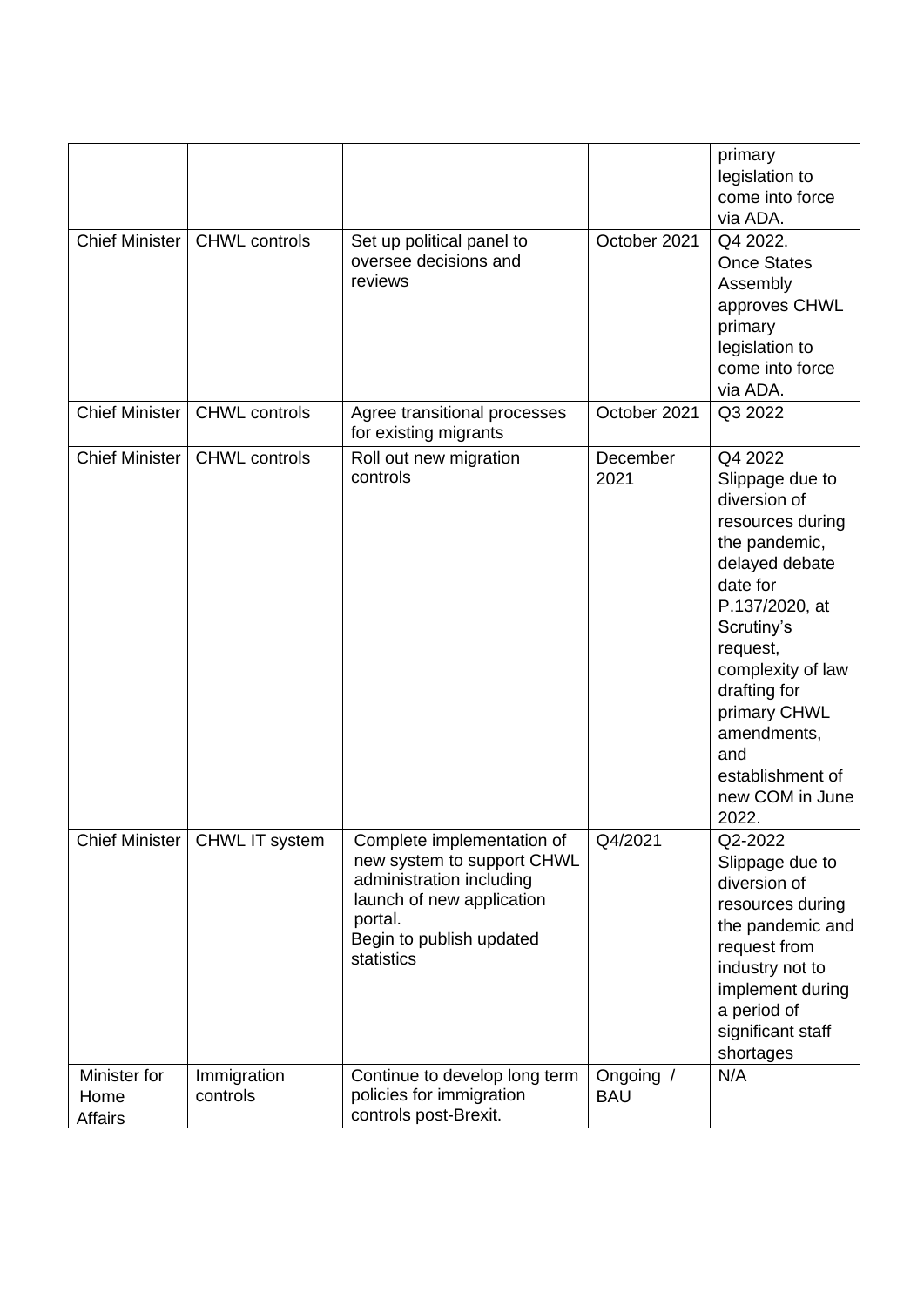## **Actions beyond 2022**

- **Making better use of data**
	- $\circ$  Take steps towards establishing a full e-census programme. To be considered in the Government Plan 2023-26
	- $\circ$  Maintain focus on improving data collection and analysis across all government activities. Ongoing and expected to continue beyond 2022.
	- o Develop and introduce a robust and secure Digital ID system for use across government. Ongoing and expected to continue beyond 2022.

### • **Encouraging and enhancing productive activity within the resident population**

- o Consider the political responsibility for Skills. This currently sits with the Minister for Children and Education whose primary focus is appropriately the need to provide first class services and educational opportunities to children and young people. A Minister, or Assistant Minister, with full responsibility for skills across all programmes, working very closely with the Minister for Economic Development, Tourism, Sport and Culture, could provide the political champion needed to drive this key area of population policy in future years. For consideration by next Council of Ministers
- $\circ$  Following the outcome of the actuarial review to be completed in 2022, consider further increasing the State Pension Age after 2032, combined with allowing workers to continue to make contributions and claim a higher pension at an older age. For consideration during 2022-23
- o Acknowledging the advice of the Fiscal Policy Panel that the Government should not seek to raise additional revenues in the short term, consider how future tax and social security regimes might adapt to:
	- account for increased off island remote working for local businesses and automation of roles;
	- track the global debate on taxation of robots and its suitability to Jersey; and
	- support upskilling, lifelong learning and increased participation.

All Ongoing and expected to continue beyond 2022.

o Maintain focus on improved productivity, including greater awareness and use of digital solutions.